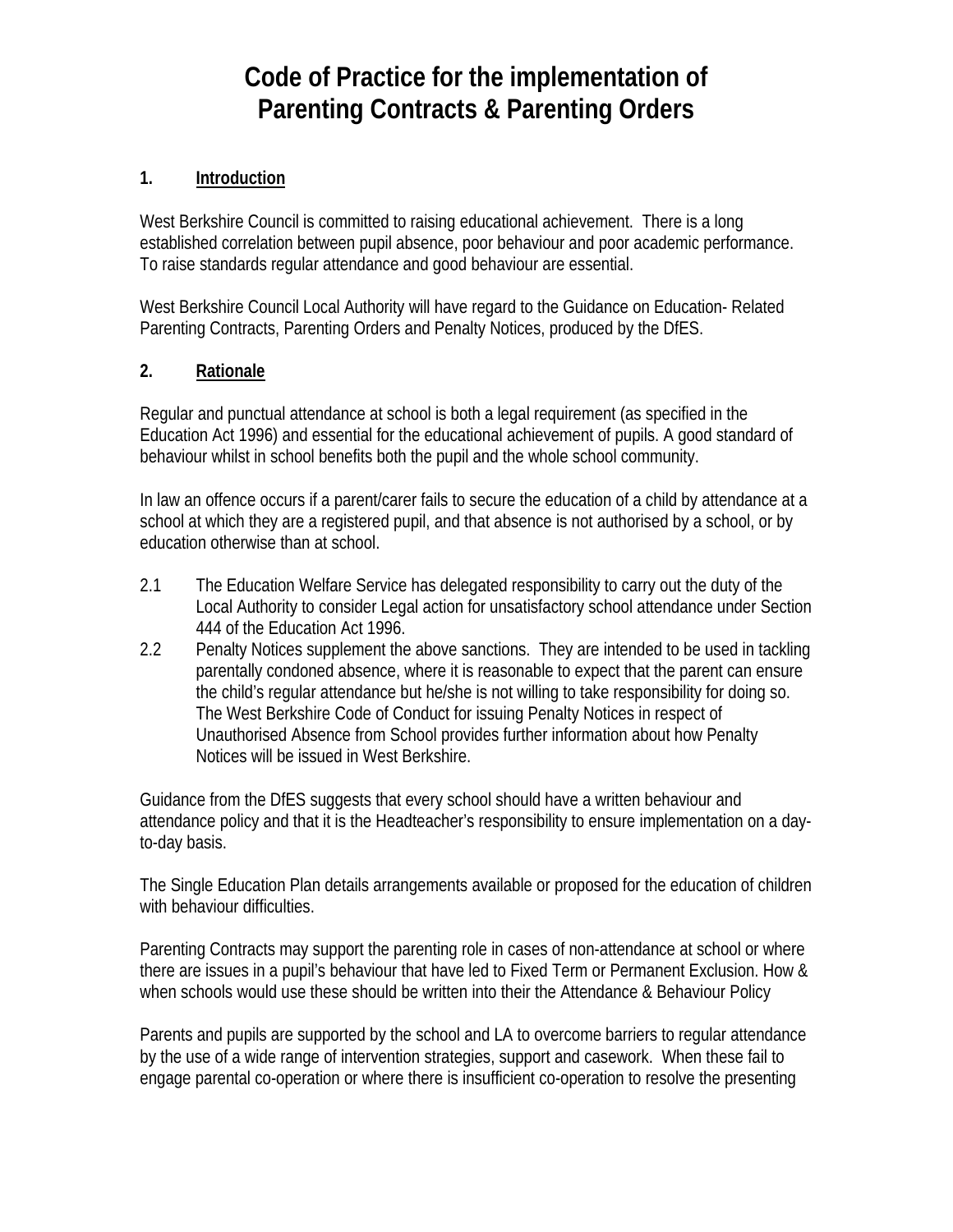problem, the use of Parenting Contracts, Parenting Orders or Penalty Notices may assist in securing an improvement in a pupil's attendance and/or behaviour.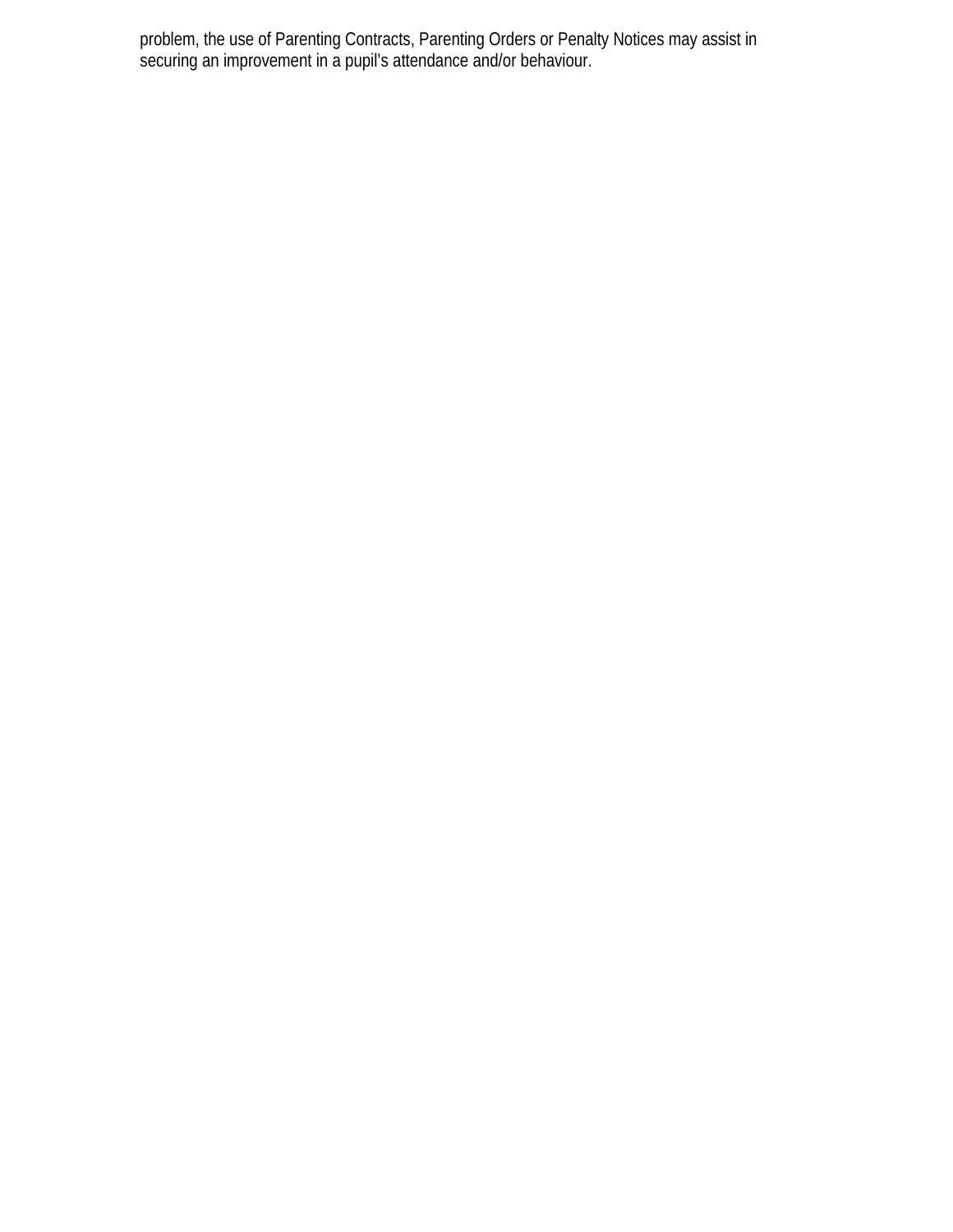### **3. Parenting Contracts**

The Parenting Contract form (Appendix 1) should be completed at all Parenting Contract meeting held.

- a) a statement by the parent that they agree to comply for a specified period with whatever requirements are specified in the contract; and
- b) a statement by the LA or Governing body agreeing to provide support to the parent for the purpose of complying with the contract.

Where a pupil's attendance and/or behaviour continues to be of concern the School will consider a parenting contract. Steps should be taken to investigate and address any underlying causes of the problems.

Schools should follow their own attendance/ behaviour policies and take account of the DfES document 'Guidance on Education –Related parenting Contracts Parenting Orders and Penalty Notices.' [www.dfes.gov.uk/behaviourandattendance/index.cfm](http://www.dfes.gov.uk/behaviourandattendance/index.cfm)

Schools should consider engaging parents for attendance when the pupil's absence falls below the average for the school unless there are exceptional known circumstances and the absence is authorised.

Schools should consider engaging parents in a Parenting Contract for behaviour when a pupil is excluded from school for either a fixed term or permanently. In the case of a permanent exclusion this could apply to the pupil's new school.

If a school desires to use a Parenting Contract it is suggested that advice from the attached EWO should be sought and the appropriate Parenting Contract Form should be used.

Parenting Contracts can apply to each and every parent coming within the definition of a parent (S576 Education Act 1996).

A Parenting Contract can also run alongside a Pastoral Support Programme.

- a) A Pastoral Support Programme is child led
- b) A Parenting Contract is parent led

# 3.1 **The Parenting Contract Meeting**

If the school considers that a Parenting Contract may be beneficial in improving school attendance and/or behaviour they should call a Parenting Contract Meeting.

Parenting Contract Meetings should be held when parent/s are willing to engage with the school and/or LA but needs support.

Schools should hold Parenting Contract Meetings for pupils on their school roll regardless of where they live.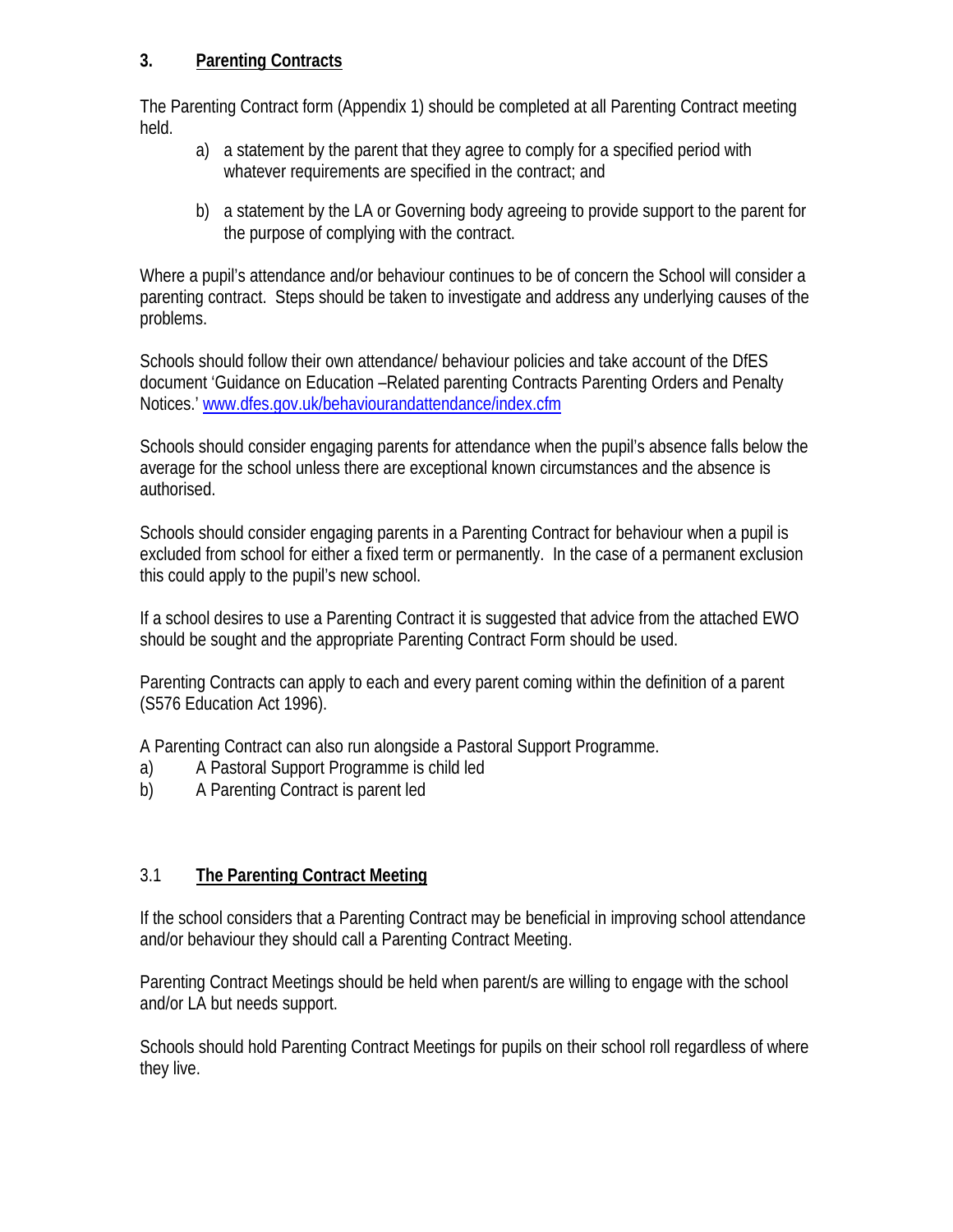For exclusions, it is suggested that a good time to hold the meeting to set up the parenting Contract would be at the re-integration or admittance meeting.

- The meeting should be arranged with the parent to discuss the issues. Ideally all parents (falling within the definition of a parent), should be invited to attend. In the invitation it should be made cLAr to a parent what a Parenting Contract is and that it is not a punitive or compulsory measure. Consideration should be given as to whether it is appropriate for parents to attend separate meetings.
- Depending on the pupil's age and maturity the pupil should be invited to attend.
- The requirements and support elements should be agreed and both parties should write up the contract together and sign it. If it is desirable to have different requirements for each parent, separate contracts could be drawn up. All persons involved should be given a copy of the contract.
- ♦ It may be appropriate to give copies to other agencies currently involved with the family.

A reasonable limit should be set for the time limit of the contract. There is a 12 month legal time limit for Parenting Orders therefore this could be taken as the maximum time applying, although, a more realistic timeframe would be one term.

- $\bullet$  Regular times & ways of contact with the parent, during the duration of the contract, should be written in to the contract to discuss progress etc.
- The Education Welfare Service should be invited to attend the meeting together with any other appropriate agency/service.

#### 3.2 **Consideration following a permanent exclusion**

If the LA or School or PRU considers that parenting is a factor in the behaviour of the pupil who has been excluded, they should consult with the Exclusion and Reintegration Officer and jointly consider if it is appropriate to offer a parenting contract to support the future education of the pupil. If a pupil lives in a different LA to the school LA the responsibility for future plans lies with the LA where the pupil lives

In accordance with the law on admissions, a school may not require a parent to sign a Parenting Contract as a condition of their child being admitted following permanent exclusion.

#### 3.3 **Responsibility for drawing up the Parenting Contract and what it should contain**

Generally the Governing body of a school, (or the person delegated by them i.e. the Headteacher) should draw up the contract. There may be occasions when the LA (Education Welfare Officer) would draw up the contract.

In schools the name of the Governing body should appear on the contract as they have responsibility for the school budget. The Headteacher may commit funds on behalf of the Governing body where the Governing body have chosen to delegate this power.

If it is thought a Parenting Contract would be a useful tool in supporting a child's attendance or behaviour, the LA or Governing body should make every effort to engage the parent.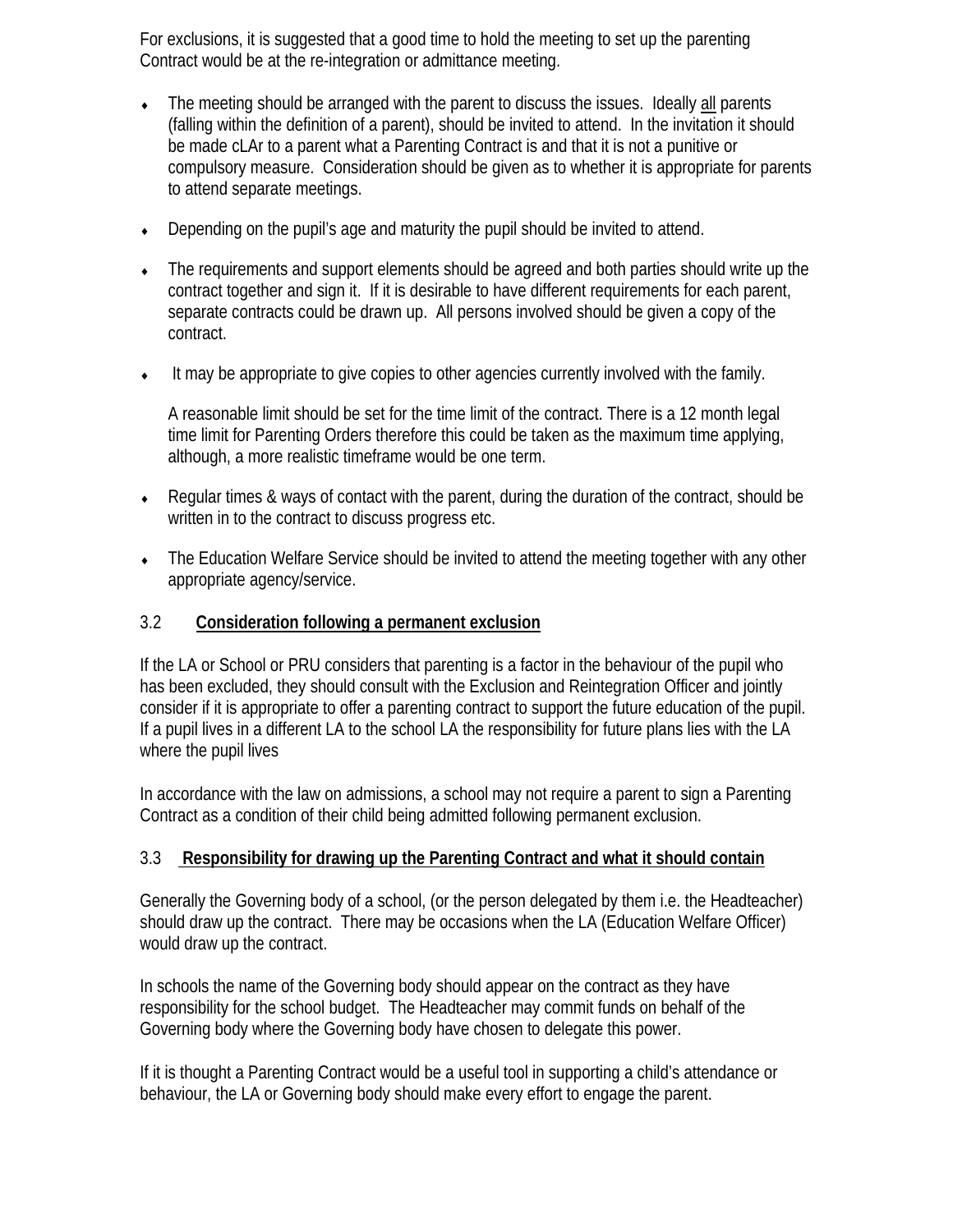The LA representative, (the Education Welfare Service) and school, should liaise prior to entering into the Contract to share information between themselves and other appropriate agencies.

# 3.4 **Breaching the Contract**

There is no liability for breaching a Parenting Contract. However, in the cases of exclusion, consideration may be given by the LA to requesting a Parenting Order, and in deciding whether to make a Parenting Order, the court must take into account any failure by the parent to comply with the requirements specified in the Parenting Contract.

Any breach of the parenting contract should be recorded so it can be presented to the court if necessary.

# 3.5 **Financing Parenting Contracts**

Whoever draws up a Parenting Contract will be responsible for financing any provision written into the Contract.

# **4. Parenting Orders**

A Parenting Order form (Appendix 2) should be completed for all Parenting Order requests.

Parenting Orders are granted by application to the Magistrates Court. In requesting magistrates' consideration of the order, a list of appropriate tasks that will assist a parent in improving their parenting skills needs to be included.

In considering a Parenting Order the LA must make a judgement about whether parenting is a significant factor in the pupils poor attendance and/or misbehaviour, whether a parenting programme could remedy this and what other requirements might be useful in order to address the pupils behaviour.

# 4.1 **Circumstances in which a Parenting Order may be pursued**

A Parenting Order may be considered in the case of poor attendance and/or permanent or fixed term exclusion, if the exclusion is the second fixed period exclusion (for serious misbehaviour) within a twelve-month period and the parent is unwilling to engage with the school or LA to bring about improvements in the pupil's behaviour. The LA may consider applying to the court for a Parenting Order to compel the parent to comply with certain requirements including attendance at parenting classes.

If a decision is made to apply for a Parenting Order The Code of Conduct- Guidance on Education Related Parenting Contracts, Parenting Orders and Penalty Notices will be followed.

# 4.2 **Evidence to support the Parenting Order application**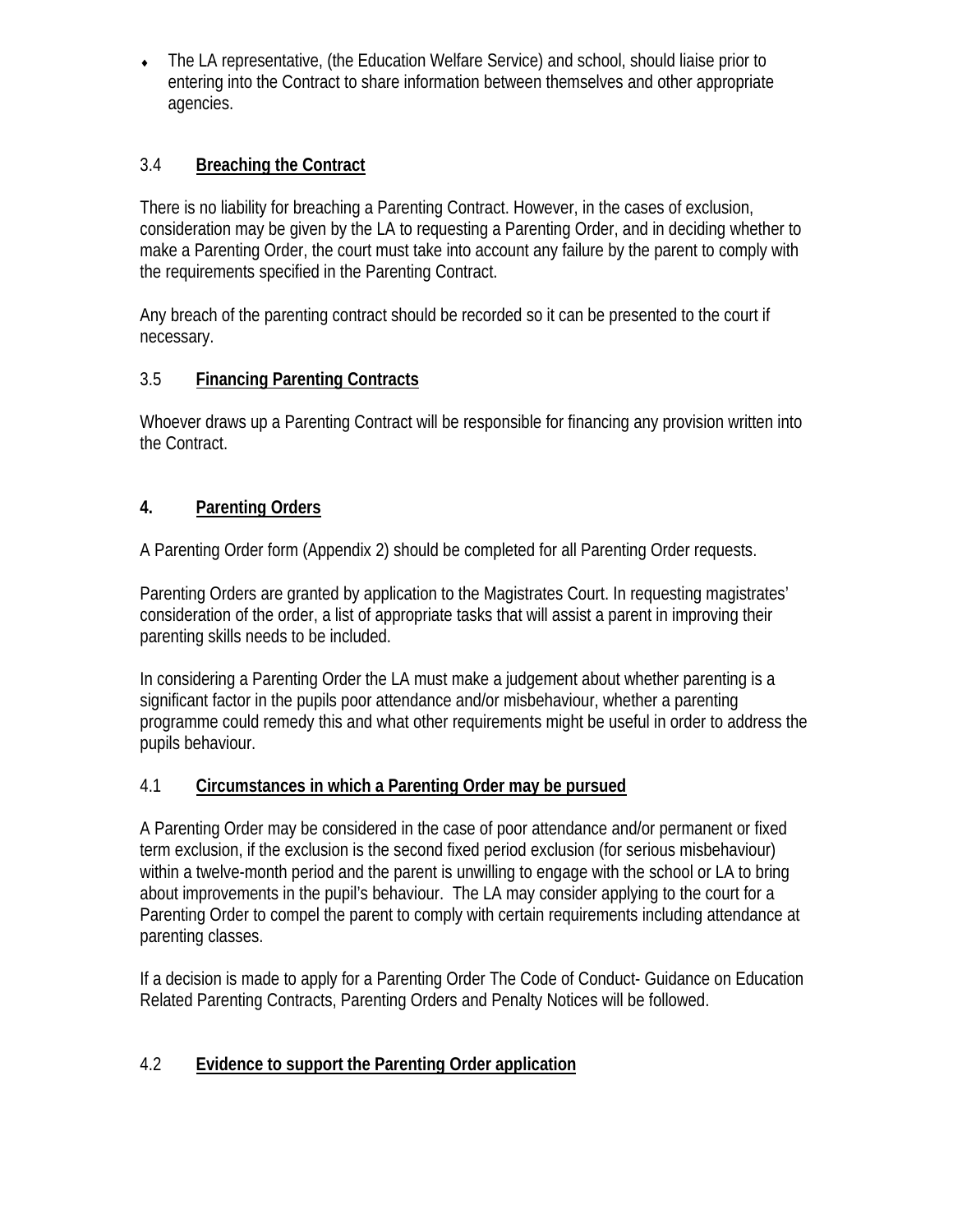Written evidence of attempting to set up a Parenting Contract, or the Contract itself, will be offered in evidence to Court

It will be the responsibility of the school to ensure that they have thoroughly documented all action that has been taken in relation to the pupil and the parent to support the improvement of the attendance and/or behaviour.

Guidance on systems and procedures for monitoring attendance can be found on page 26 of the Guidance on Education Relating to Parenting Contracts Parenting Orders and Penalty Notices.

Schools should follow their own behaviour policy when behaviour is the problem. They should ensure that they have used a wide variety of strategies including PSP's, external support agencies and if possible, engage the parents in a parenting contract.

In cases where it has been difficult to engage parents it is particularly important to have written evidence of support that has been offered together with evidence of any meetings etc that parents have failed to attend.

### 4.3 **Responsible Officer**

All parenting orders must be supervised by a 'responsible officer'.

In the case of attendance the responsible officer will be an Education Welfare Officer. The Education Welfare Service will consider applying for a Parenting Order when prosecuting parents under Section 444, Education Act 1996.

The LA is responsible for making an application for a parenting order for behaviour. Where a pupil is on the roll of a school the responsible officer will be the Headteacher or a person nominated by the Headteacher. Where a pupil is not on a school roll the responsible person can either be a Headteacher of the EOTAS (Education Other Than at School) service or an Education Welfare Officer.

The responsible officer will provide or arrange the provision of the counselling or guidance programme, and will supervise any other requirements included in the order. The responsible officer will also need to identify and liaise with other agencies involved with the pupil or family (e.g. Social Care, Youth Offending Team and Voluntary Organisations) to ensure that all interventions fit together well and are complementary. Guidance on the role of the responsible officer can be found on page 44/45 in the guidance.

If the parent fails to comply with the Order, then breach proceedings must be considered. If proven guilty of breaching a parenting order, the parent is liable for a fine not exceeding level 3 (currently up to £1000). In considering the level of fine, the magistrates must take into account the means of the parent to pay. The court may also consider any other sentence available for a nonimprisonable offence.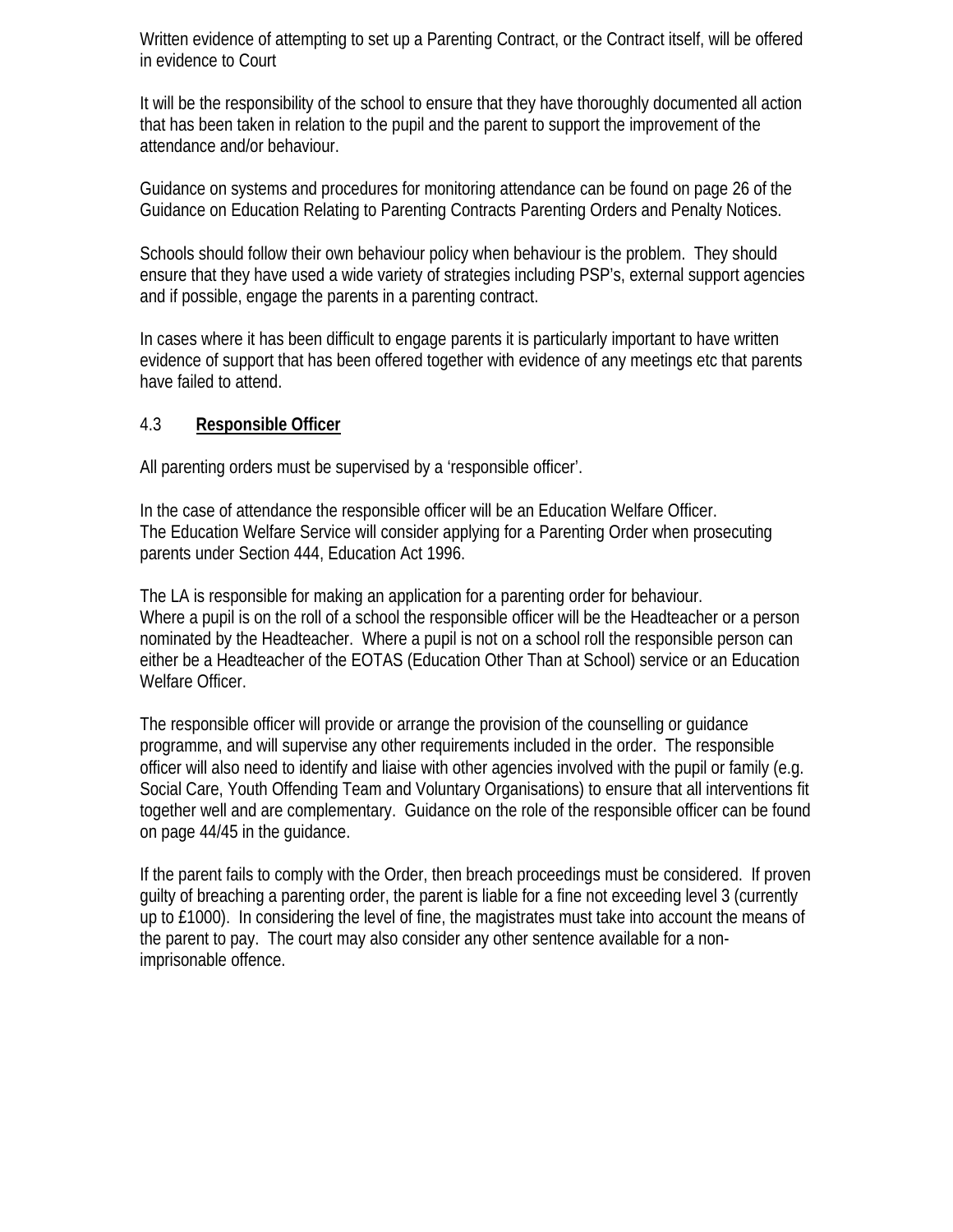#### **APPENDIX 2**

#### **Application for Parenting Order**

**(Anti-social Behaviour Act 2003, section 20)**

|                                                                                          | (Code) |
|------------------------------------------------------------------------------------------|--------|
|                                                                                          |        |
|                                                                                          |        |
|                                                                                          |        |
|                                                                                          |        |
|                                                                                          |        |
|                                                                                          |        |
|                                                                                          |        |
| which is in the area of [] Local Authority                                               |        |
|                                                                                          |        |
|                                                                                          |        |
| which is in the area of [ ] Local Authority                                              |        |
|                                                                                          |        |
| It is alleged that:                                                                      |        |
| (a) the child or young person has been excluded from school on disciplinary grounds; and |        |

(b) the prescribed conditions are satisfied in that [insert details]

[The parent(s) entered into a parenting contract on [date]]. [It is alleged that the parent(s) have failed to comply with the parenting contract, a copy of which is attached to this application form.

Short description of alleged failure to comply with parenting contract:

Evidence of this alleged failure to comply is attached]

[It is alleged that the parent(s) have refused to enter into a parenting contract]

[The child or young person is under 16. Information as to the family circumstances of the child or young person is attached]

(It is alleged that:

- (a) the attendance of the parent at a residential course is likely to be more effective than their attendance at a non-residential course in improving the child's or young person's behaviour; and
- (b) any interference with family life which is likely to result from the attendance of the parent at a residential course is proportionate in all the circumstances.

(c)

The court is requested to order that the counselling or guidance programme may include a residential element.)

Short description of the counselling/guidance programme to be attended by the parents(s):

Further requirements to be included in the order: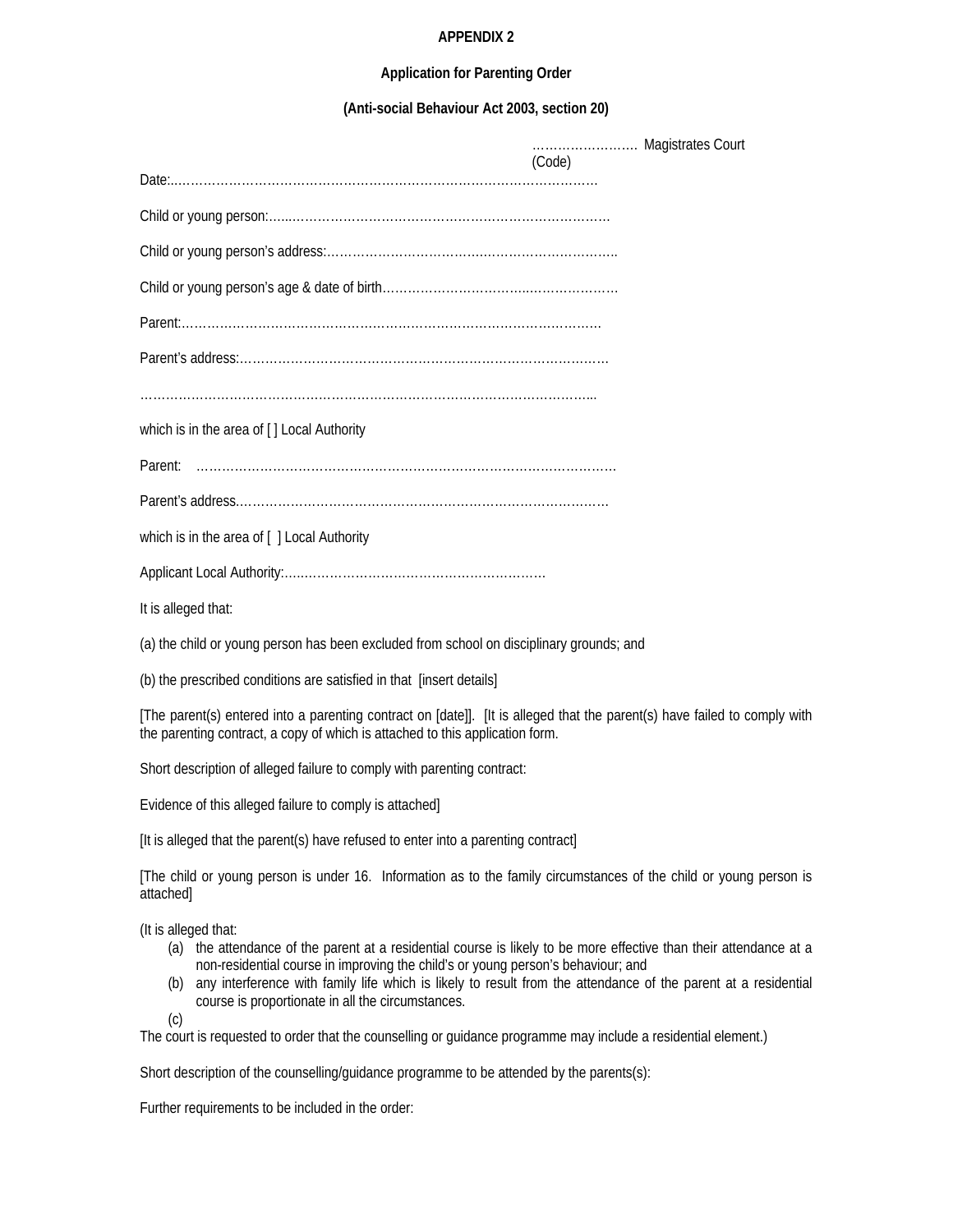# **APPENDIX 1**

# **PARENTING CONTRACT S.19 (4) (a) and (b) of the Anti-Social Behaviour Act 2003**

|            | This is a voluntary agreement entered into by               |                 |                                                                                                     |
|------------|-------------------------------------------------------------|-----------------|-----------------------------------------------------------------------------------------------------|
|            |                                                             |                 |                                                                                                     |
|            |                                                             |                 |                                                                                                     |
|            | and Governing body of [school] OR [name] LA                 |                 |                                                                                                     |
|            |                                                             |                 |                                                                                                     |
| at school. |                                                             |                 | The purpose of the agreement is to support [child's name] to achieve to the best of his/her ability |
|            | [Parent/s name] agrees to:                                  |                 |                                                                                                     |
| 1.         |                                                             |                 |                                                                                                     |
| 2.         |                                                             |                 |                                                                                                     |
| 3.         |                                                             |                 |                                                                                                     |
| 4.         |                                                             |                 |                                                                                                     |
|            | The School/LA will help [parent's name] to do these by:     |                 |                                                                                                     |
| a)         | regularly contacting her at work/home at [time] and [dates] |                 |                                                                                                     |
| b)         |                                                             |                 |                                                                                                     |
| C)         |                                                             |                 |                                                                                                     |
|            |                                                             |                 | Date:                                                                                               |
| Signed:    | [on behalf of Governing Body]<br>LA                         | Headteacher/EWO | Date:                                                                                               |